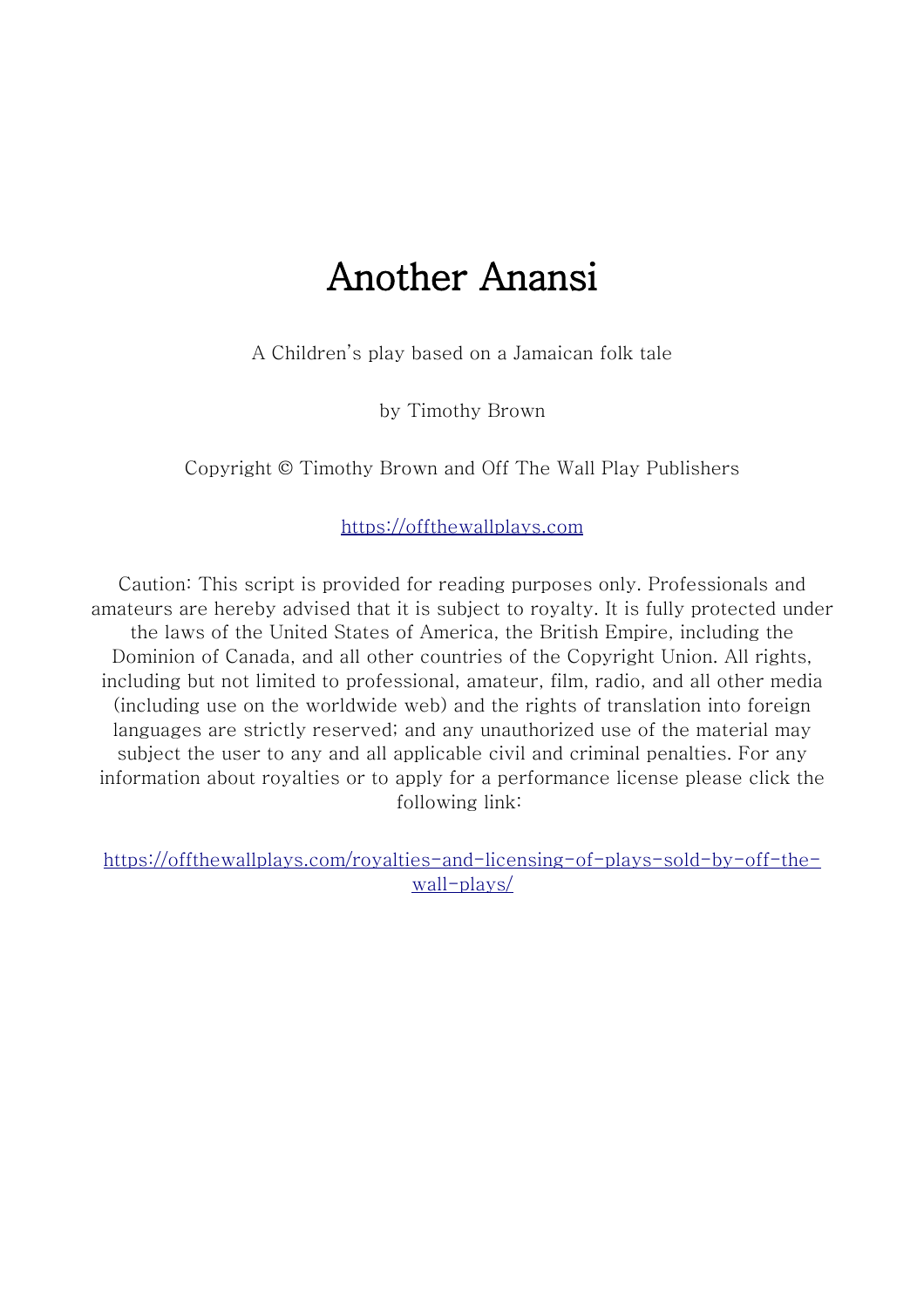# A**NOTHER** A**NANSI**

**Another Anansi and Other Animal Tales** was written for a summer theater group of young actors to have fun with. The casting is not gender specific so feel free to change the script if necessary and add additional dialogue especially when all the characters are speaking.

```
Anansi - a tricky spider
 Goat
 Lion 
Warthog
 Bear 
Turkey
```
#### **Scene 1**

A clearing in the jungle where the main trails meet. There is a tree or two off to the side and a small boulder in the center. Anansi the spider enters.

ANANSI

Boy, am I ever hungry. I haven't eaten in hours! I'm becoming skin and bones... I must figure out a way to get some food and get it fast!!

> (Offstage there are sounds of Goat, Warthog, Lion, and Bear. Anansi listens as they approach and gets an idea. They enter, each carrying food they plan on selling.)

> > ANANSI

Ah yes. Dinner is served.

(Sits on a small boulder.)

GOAT

Hi there Ah-Ah-Ah-Nanse!

ANANSI

Hey Goat. Where you guys heading?

LION

We're going to market.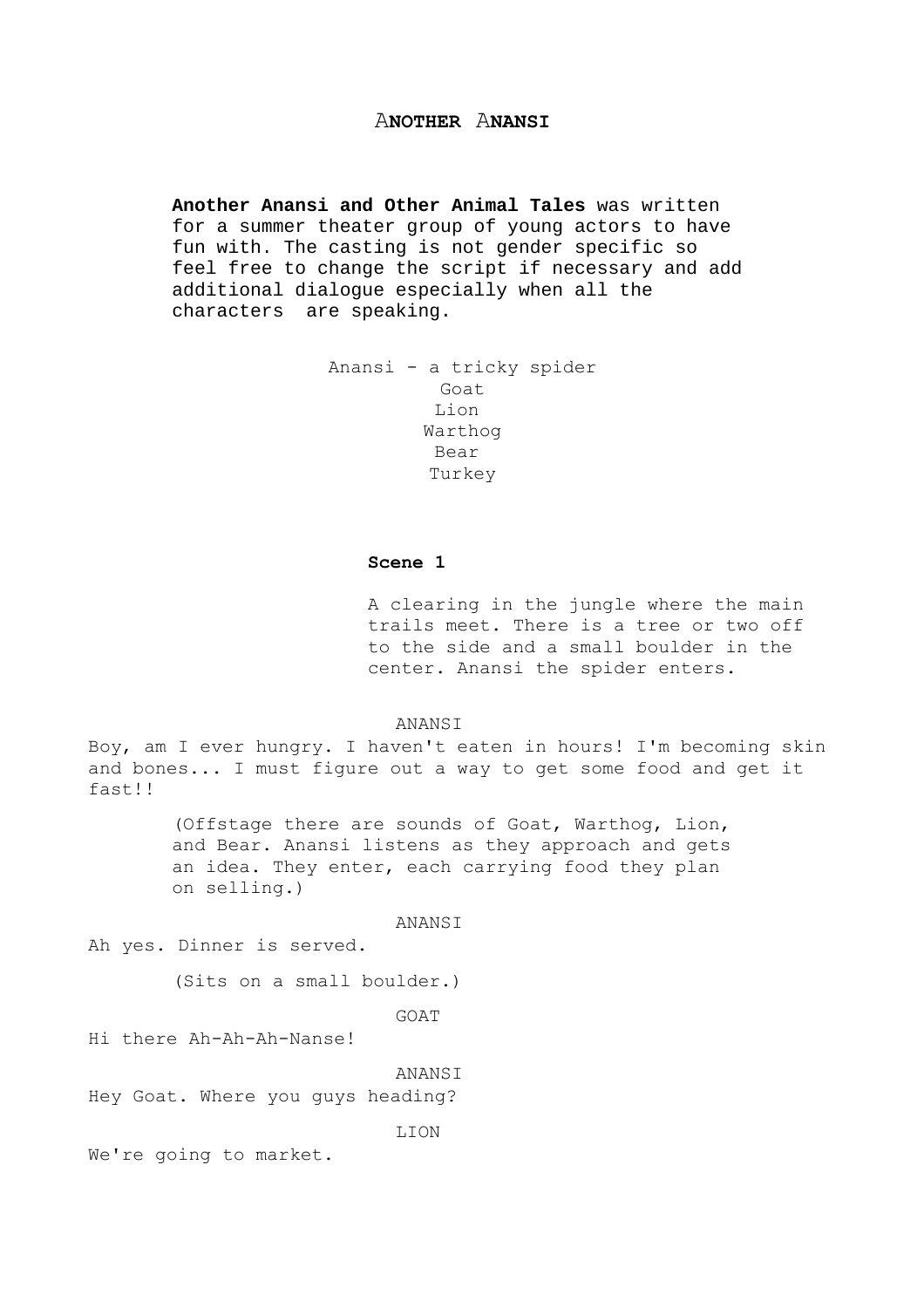BEAR

Yup, to sell our goods.

#### WARTHOG

That's right.

# **ANANST**

To market huh? What are you selling?

(As they tell and show Anansi what they plan on selling she gets hungrier and hungrier.)

BEAR

I've got some sweet golden honey. Warty has some corn.

WARTHOG

That's right. Sweet corn.

GOAT

I've got some tasty ko-ko-kola nuts.

LION

Fish.

#### **ANANST**

Your goods look so wonderful! You wouldn't have any free samples, would you?

# ALL

Free samples! What are you crazy or something. Oh, that's a laugh. Real funny Anansi!

WARTHOG

You have to work if you want to eat.

BEAR

That's right

#### ANANSI

Work's for the birds. I'll bet I can get all the food I want without lifting a finger...Just you wait and see.

ALL.

Sure Anansi. Dream on. You got a real case.

#### GOAT

You're nuts. Let's get g-g-going guys, or we'll be late.

#### LION

See you Anansi. Happy hunting, Chump!

(They all say their goodbyes to Anansi and exit talking and laughing about what she said.)

#### ANANSI

I'll show them. I'll get all the food I want...All their food, that is.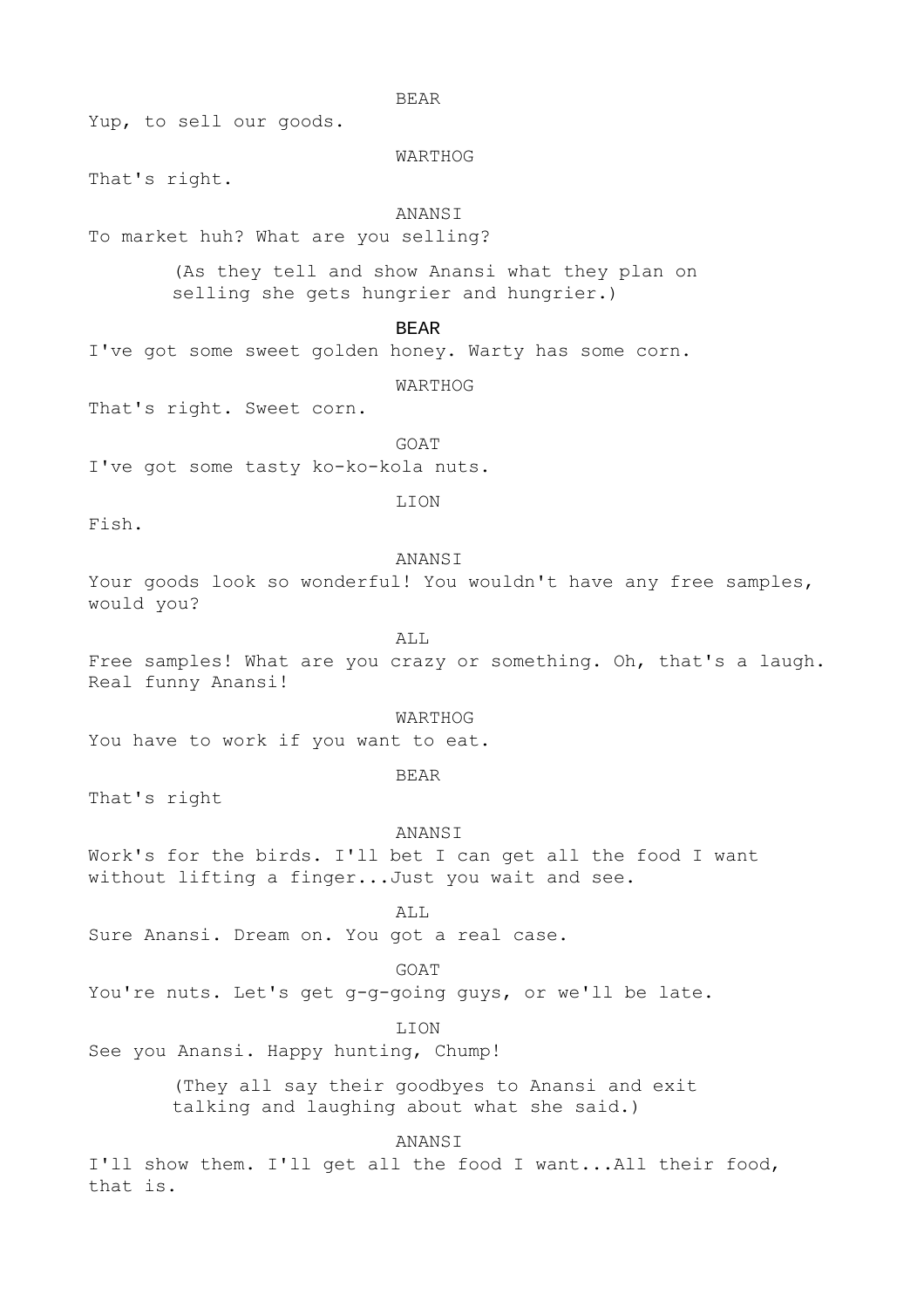(Looks around and see the boulder.) And I have just the plan.

(Lights fade out.)

#### **Scene 2**

(The next day. Bear's on his way to the market. He enters singing. Anansi goes to the boulder an starts eying it as an artist would, with an imaginary palette and brush. She begins to paint.)

BEAR

Hi Anansi. What ya doing?

#### ANANSI

Shhhh. Quiet. I'm busy painting.

BEAR

PAINTING?

#### ANANSI

Yes. I'm painting this boulder to look like a beehive if you must know.

#### BEAR

Oh...(thinks a moment) Why?

#### **ANANST**

Well, you see. I have this terrific idea, a plan to get some honey. I'll paint this boulder to look like a beautiful beehive. It will be the most gorgeous beehive ever with deluxe accommodations, swimming pool, tennis courts, you name it. When the bees hear about it they'll come swarming in droves, all dying to get in, only they won't be able to. You see! They fly into the boulder and BANG they knock themselves out. Then I'll go over to their hive and get all the honey I want. Simple, huh?

#### BEAR

Oh...(thinks about it) Anansi...Uh, that's the dumbest thing I've ever heard!

### ANANSI

What did you say?

BEAR I said that's a silly idea. You're stupid!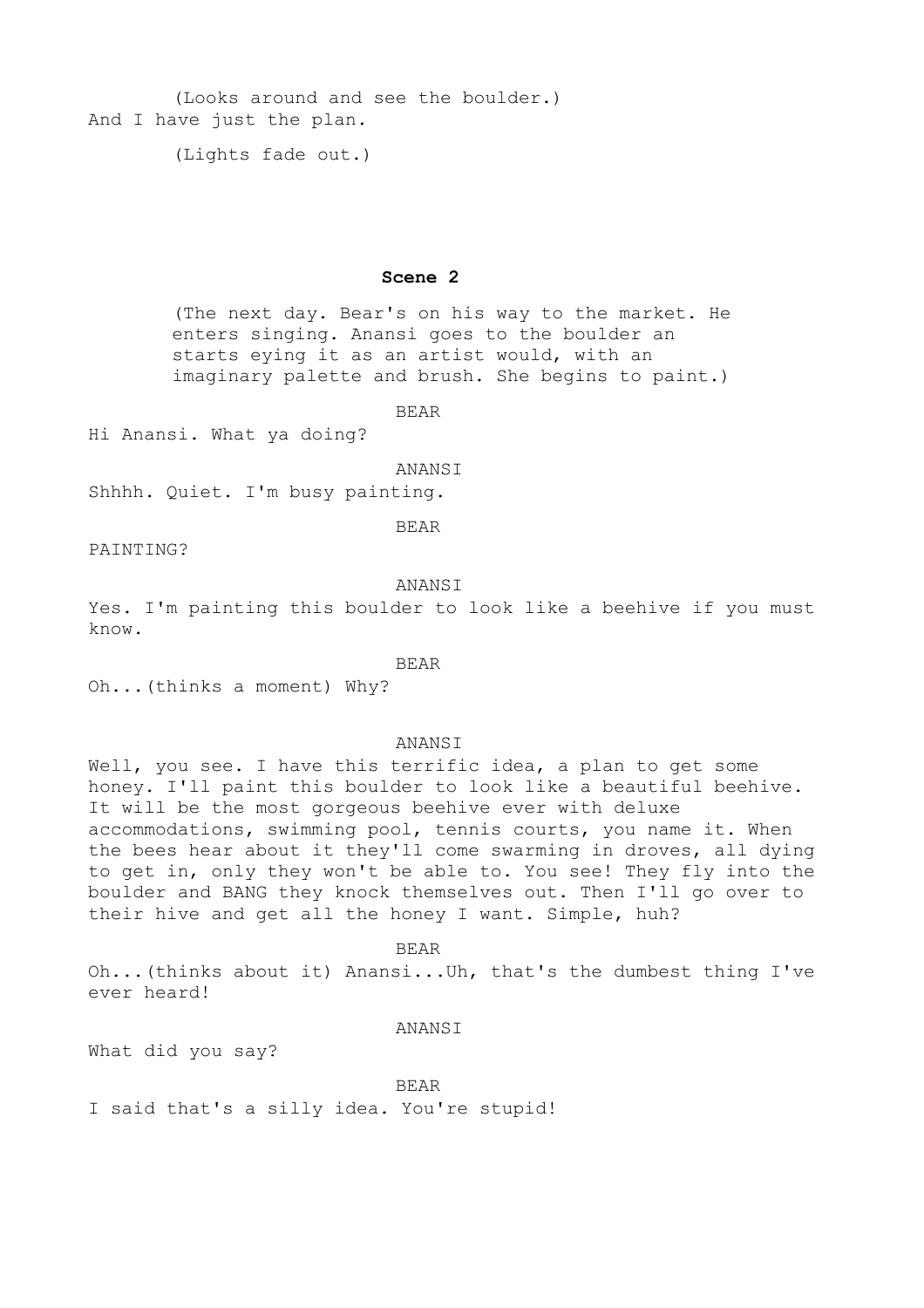```
ANANSI
```
(trembling in fear) Oh no! OLD HAG!!!

#### BEAR

Old Hag?

#### ANANSI

You heard what she said?

#### BEAR

I'm not sure I want to.

#### ANANSI

Old hag said that if anyone in the jungle starts calling names she'll come and fix them good... And she can hear everything!!

#### BEAR

Oh! Goodness gracious me! I'm a goner. What can I do? Help me Anansi. Please help me.

# ANANSI

Well, If you insist... I've heard Old Hag has a sweet tooth.

(She looks at bear, he doesn't get it, she tries again.)

I mean she loves anything sweet. She'll do anything for...

#### BEAR

(He finally gets it.) Honey! I'll give her my honey... I'll give her...

(Anansi shakes her head no.) You'll give her my honey.

(She nods.) Here Anansi, give it to her for me. Tell her I hope she enjoys it. I'm getting out of here.

(Anansi watches as Bear runs off.)

ANANSI I'll see that she gets it all right!!! Well that takes care of dessert.

(Hears lion approaching.) Now for the main course.

> (She begins to struggle with moving the boulder. The Lion enters and stops to watch. Anansi stops and wipes her brow.)

## **ANANST**

Whew! This is hard work. (sees Lion) Oh hi there Lion, big,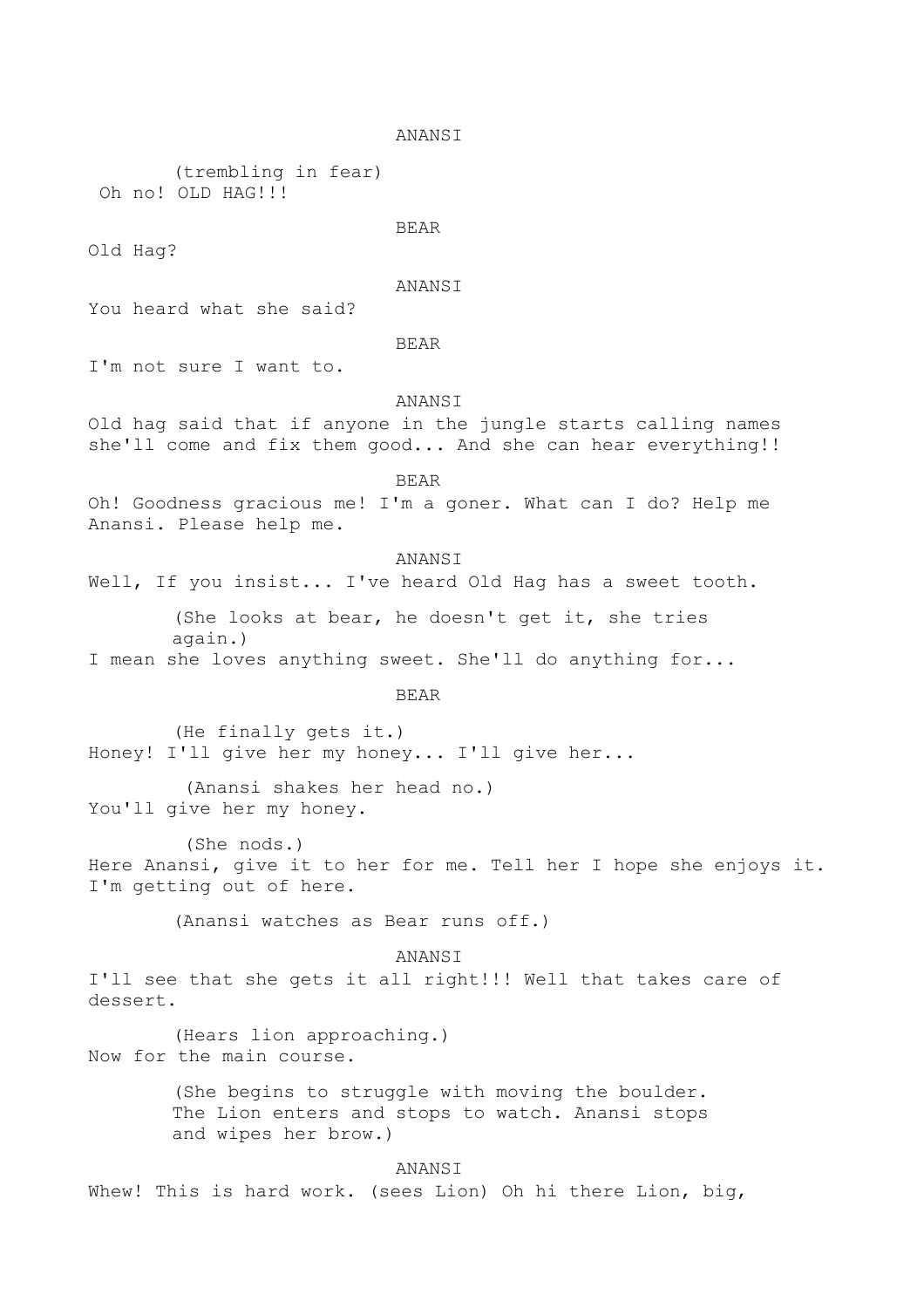strong, "King of the Jungle" Lion. Do you think you could lend me a paw?

LION

Sure Anansi. What's cookin"?

ANANSI

(to audience) Nothing yet. I need some help with this rock. You see, I took your advice about working and decided to try my hands at fishing.

LION

Fishing! That's great. Sure I'll help you.

ANANSI

Thanks pal. I knew I could count on you. Now...Do you think you lift up that boulder and place it on my back.

LION

Sure Anansi, here goes. (picks up boulder) One-two-three. There you go.(places it on Anansi's back) You got it?

#### **ANANST**

I'm good.

LION

Be careful it's heavy.

ANANSI

Thanks pal, I'm all set to catch me some fish.

(She starts off. Lion thinks about what she just said.)

LION

Anansi, how are you going to fish with that on your back?

ANANSI

I'm awfully glad you asked, Lion. Here, help me put this down, will you?

(Lion helps with the boulder.) Thanks, That sure is a heavy boulder. So my plan. I'm only telling you this because we're such good friends.

#### LION

Thanks Anansi.

ANANSI

My plan is to get the boulder on my back, walk over to the creek, wait for a fish to swim by then...I drop the boulder in the creek, big splash, and the fish is washed ashore.

LION

(pauses and thinks it over) Nope. Sorry Anansi, but that just won't work.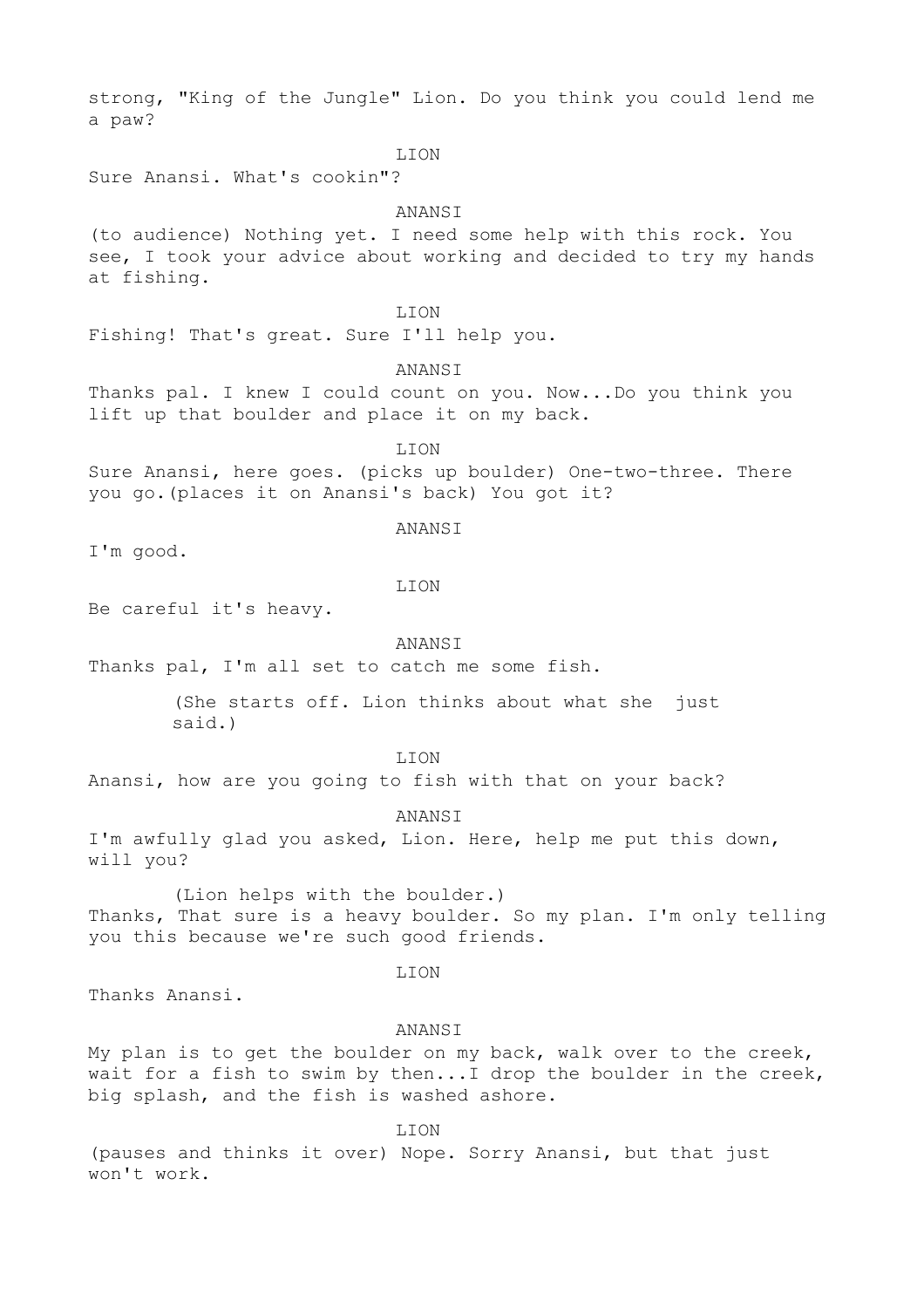#### ANANSI

What did you say old buddy?

LION

# You can't fish like that. You need a rod and reel, at least a pole with a hook and some bait. You're plan is foolish.

ANANSI

What do you mean?

LION

It's dumb! You're crazy if you think it'll work. Crazy, crazy crazy!

#### **ANANST**

OLD HAG! Oh, no!

LION

Old Hag!?

#### ANANSI

Old Hag said that there will be no name calling. She's going to be really mad at you...(makes a throat cutting motion) I'd say you in deep doo doo pal.

#### LION

Oh, no. What do I do. I know I'll hide.(starts off) See you Anansi.

#### ANANSI

No good. She'll find you. She has eyes in every part of the jungle.

#### LION

What can I do? She'll find me. Help me Anansi. Tell me what to do!

#### ANANSI

Well... You're really an awfully nice fellow, so I'll let you in on a secret. I've heard that Old Hag is very fond of fish.

#### LION

Yeah. I'll give her one of my fish.

(Anansi shakes her head) Two of my fish.

(she shakes her head again) All of my fish

(Anansi nods)

#### LION

Anansi, old buddy, old pal, my dear friend could you do me one little, itsy, bitsy, teeny, weeny favor?